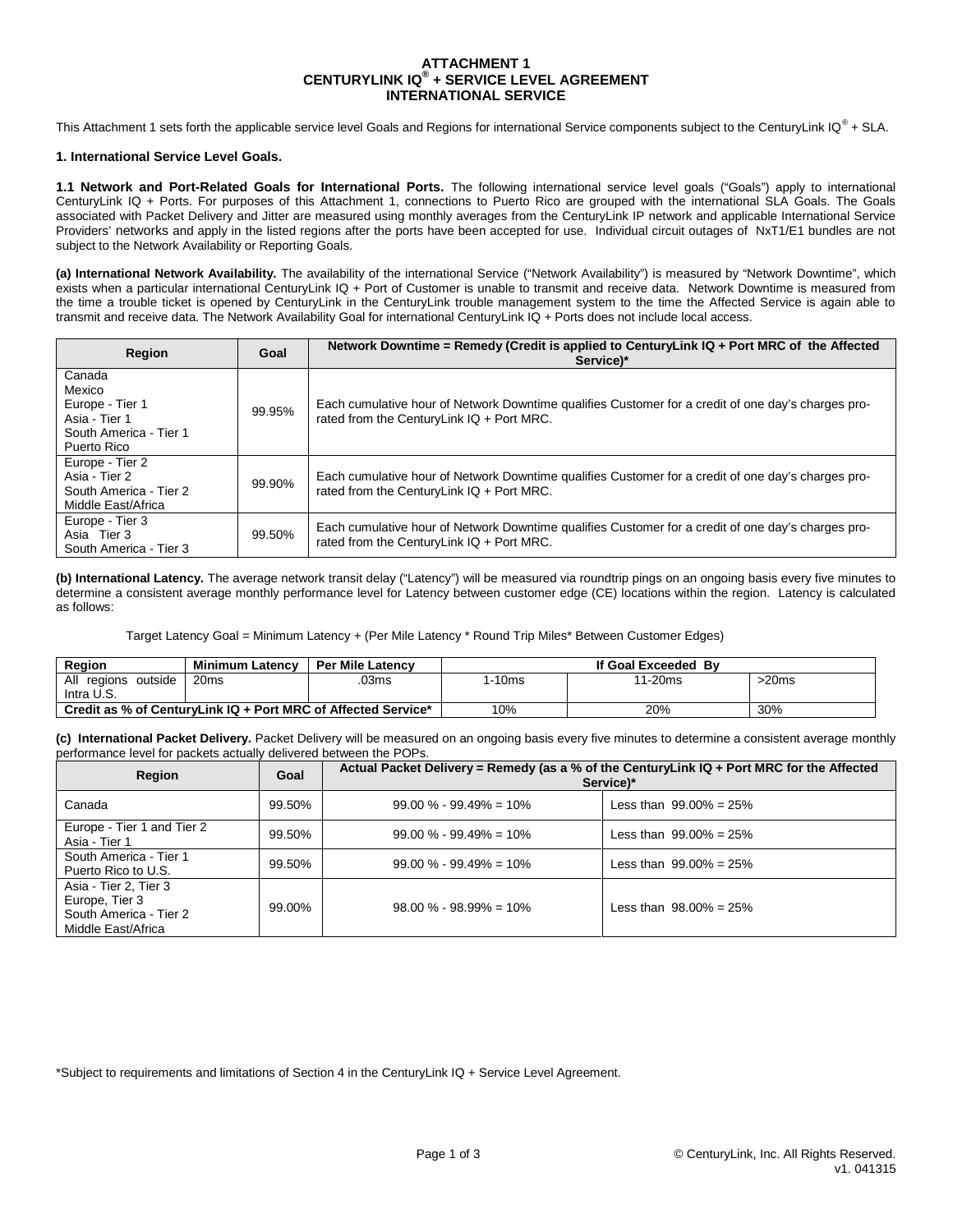# **ATTACHMENT 1 CENTURYLINK IQ® + SERVICE LEVEL AGREEMENT INTERNATIONAL SERVICE**

**(d) International Jitter.** Jitter is a measurement of the interpacket delay variance and packet loss in the CenturyLink IP network, which is measured by generating synthetic user datagram protocol (UDP) traffic.

| <b>Region</b>             | Goal            | Jitter = Remedy (as a % of the CenturyLink $IQ + Port MRC$ for the Affected Service)*              |
|---------------------------|-----------------|----------------------------------------------------------------------------------------------------|
| Europe                    |                 |                                                                                                    |
| Asia                      | $10 \text{ ms}$ |                                                                                                    |
| Canada                    |                 |                                                                                                    |
| South America             |                 |                                                                                                    |
| Europe-North America      |                 | Failure to meet the Goal for a period of more than four consecutive hours qualifies Customer for a |
| Europe-Asia               |                 | credit of 10% of the CenturyLink IQ + Port MRC of the Affected Service.                            |
| Europe-South America      |                 |                                                                                                    |
| Asia-North America        | $15 \text{ ms}$ |                                                                                                    |
| Asia-South America        |                 |                                                                                                    |
| Puerto Rico-North America |                 |                                                                                                    |
| Middle East/Africa        |                 |                                                                                                    |

**2. International Maintenance.** CenturyLink will undertake Normal Maintenance in international locations during the hours and upon the prior notice time period stated below. "Local Time" means the local time in the time zone in which an Affected Service is located.

| Region                                                                                                                        | <b>Normal Maintenance Hours</b>                                                              | <b>Prior Notice</b> |
|-------------------------------------------------------------------------------------------------------------------------------|----------------------------------------------------------------------------------------------|---------------------|
| Canada<br>Mexico                                                                                                              | Sundays between the hours of 12:00 midnight and 5:00 AM Pacific<br>Time.                     | 10 business days    |
| Europe - Tier 1                                                                                                               | Tuesday and Sunday between the hours of 12:00 midnight and 6:30<br>AM Local Time.            | 10 business days    |
| Asia Tier 1                                                                                                                   | Sunday and Wednesday mornings between the hours of 12:00<br>midnight and 8:00 AM Local Time. | 5 business days     |
| Asia - Tier 2 and Tier 3<br>Europe - Tier 2 and Tier 3<br>South America - Tier 1, Tier 2,<br>and Tier 3<br>Middle East/Africa | Sunday mornings between the hours of 12:00 midnight and 5:00 AM<br>Local Time.               | 5 business days     |

# **3. International Regions.**

# **3.1 Components.**

| <b>International Regions</b> | <b>SLA Components:</b>                                                     |
|------------------------------|----------------------------------------------------------------------------|
| Canada, Canada to U.S.       |                                                                            |
| Mexico. Mexico to U.S.       |                                                                            |
| South America                | Relevant CenturyLink or International Service Provider POPs located in any |
| Europe                       | particular Tier 1, Tier 2, or Tier 3 location.                             |
| Asia                         |                                                                            |
| Puerto Rico                  |                                                                            |
| Trans-Atlantic               | The International Service Provider network between CenturyLink's New       |
|                              | York POP and CenturyLink's London POP.                                     |
|                              | The International Service Provider network and CenturyLink Sunnyvale, CA   |
| Trans-Pacific                | POP or CenturyLink network between CenturyLink's Tokyo and Burbank,        |
|                              | CA POPS.                                                                   |
| Asia-Europe                  | The International Service Provider network.                                |
| Middle East/Africa           |                                                                            |

\*Subject to requirements and limitations of Section 4 in the CenturyLink IQ + Service Level Agreement.